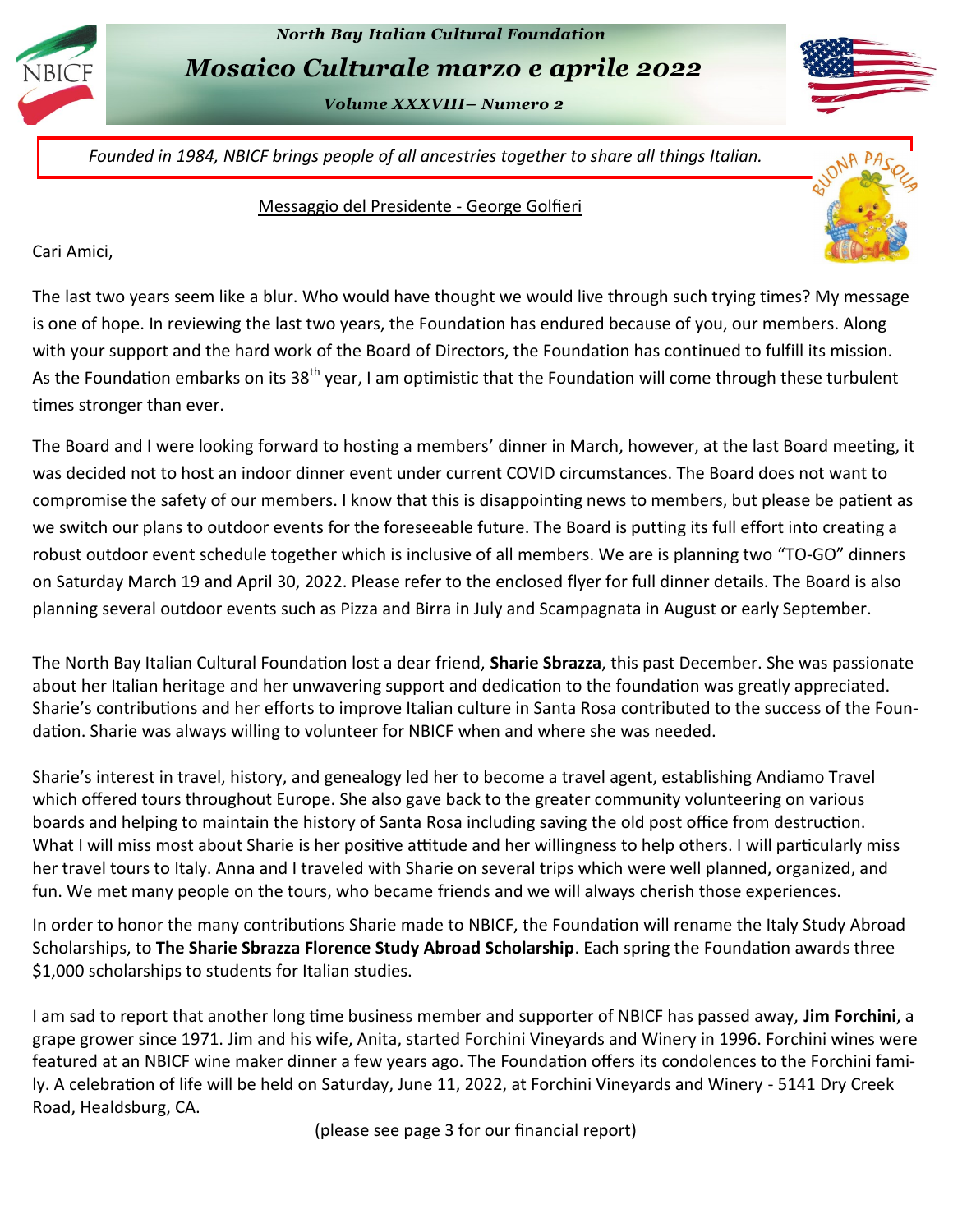## *Thank you - Grazie*

The following members have made donations to NBICF in **memory of Sharie Sbrazza**:

**Howard and Susan Adler, Joseph and Susan Alesi, Jim & Janet Alfieri, Allen and Jean Barbieri , Margret Brothers, Wanda Burzycki & Mark L. Mager, Larry Dinelli, James & Meredith Dreisback, John and Dianne Edwards, JoAnn Ferrrera, Maria Gloria, George Golfieri, Cristine Gondak, MaryLou Herrera, Steve & Leslie Lazzini, David Lightfoot, Sharon Mitchell, Ada Nourse, Virginia Pitts, Denise Scaglione, Don and Liz Shatto, Beverly Stumbaugh, Marlene & Edward Tanferani, and Robert & Dolores Zeni** 

Membership renewal notices were sent out in mid-January. Members can pay their membership dues online by credit card on our website at www.nbicf.org.

**Please pay your dues by March 31, 2022.** 

CARE **HOPE** GOOD SPIRITS RECOVER

*to members and their families who are not feeling well*

Le parole del giorno (the words of the day)

I pomodori, li vuole fare in insalata o per fare un sugo?

Would you like the tomatoes for salad or to make a tomato sauce?

**Ongoing Incontro group** for informal Italian conversation. Please contact George Golfieri at 707-843-3176.

### For Information:

Coro Allegro: 707-484-4992 Les Villanyi Library/Office: 707-573-7185 Virginia Wilburn Italian Classes: 707-874-2512 Emily Evans Membership: 707-591-9696 George Golfieri Reservations: 707-573-7185 Virginia Wilburn Scholarships: 707-981-8252 Gino Muzzatti Sunshine Cards: 707-586-1167 JoAnn Piantanida

#### **NBICF BOARD OF DIRECTORS:**

**George Golfieri (President 707-843-3176)**

**Linda Apel (Treasurer), Allen Barbieri, Lynne Burton, Lisa Goe, Ron Grassi, Cindy Hume (Secretary), Arleen Place, Alfred (Al) Pucci, Don Raimondi, Virginia Smith, Carole Stewart and Les Villanyi (VP)**

#### **Directors Emeritus: Angelo Catelani**

Please visit NBICF.org About Us / Directors, for a short biography of each Board member.

### **Membership News**

Welcome to our newest members of NBICF!

Individual:

**Stephanie MacConaghy Ida Paladini**

Patron new and renewing:<br>
Richard Abazia  **Richard Abazia Robert Agrella Maggie Brothers Al and Phyllis Pucci**

**Rae and John Rehn** 

**Donald & Kathryn Raimondi**

**Susan Wintermeyer**

**Brad Zanetti**

Business

### **Servico Building Maintenance Inc.**

Thank you to our Continuing Business Members:

**Buttitta Design** 

**Faloni Ranch** 

### **Forchini Vineyards [Italian Citizenship Assistance \(ICA\)](https://italiancitizenshipassistance.com/)**

Condolences to the family of: **Jim Forchini** May he rest in peace



**Paul and Kathleen Gillis**

**George & Anna Golfieri**

**Ed and Anna Rybat**

**Diane Toso**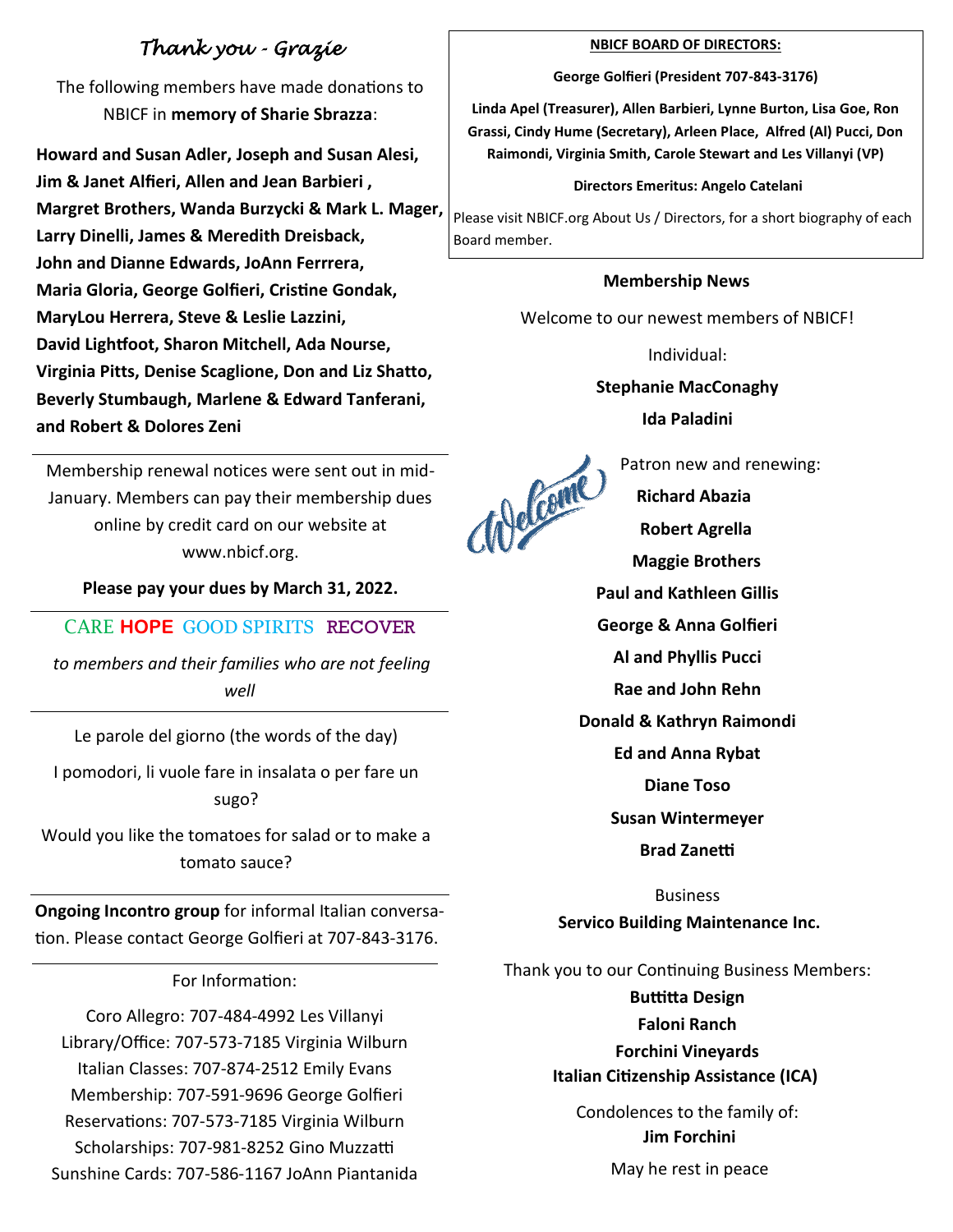### **Santa Rosa Junior College Community Education. Spring 2022**

**Location**: Online, via Zoom. You can take the course wherever you are!

### **Italiano Due: Conversing with** *gli Italiani*

Italian Due (2) reviews the present tense and introduces more frequently-used verbs. It will also introduce the past tense and direct and indirect object pronouns, and concentrates on adjectives and description patterns. Classwork focuses on conversational patterns and in-class practice.

**Enrollment limit: 26 students. Number of sessions**: 6 two-hour sessions

**Schedule:** Wednesdays, 5:30pm -7:30pm, beginning March 30, 2022 and ending May 4, 2022.

**Class fee:** \$137.00 - includes self-teaching **Course Reader**, designed for after-course learning as well. Repeating students welcome! **Please enroll by March 25, in order to receive the printed Course Reader.** 

**Italian Uno (One)** is not a prerequisite for Italian Due (Two), nor Due for Tre (Three), but students in Due and Tre should be familiar with the grammar in the previous level(s).

The follow-up course, **Italiano Tre**, will be offered in summer 2022.

**Instructor**: Dave Henderson, PhD Italian, has taught at SRJC for 40 years. For more information, please contact Dave at [davehen@sonic.net.](mailto:davehen@sonic.net)

Festa della Donna, or **International Women's Day**, is celebrated March 8 all over Italy. On The tiny town of Seulo, in the South of Sardinia, has a unique record, as of 2021. It's one of the five blue zones worldwide, with a record number of centenarians.

SLOW is the keyword. Slow food to slow lifestyle, locals are not in a hurry.

Their diet focuses on vegetables, with a tiny portion of animal protein, along with olive oil, local goat cheese (*caprino*) and flat bread, called *carasau*. Meals will usually include Sardinia's wine, the Cannonau.

Their lifestyle is simple, chatting in the main square with others in the community for hours, naps during the hot summer afternoons and cool winters, walking through the quiet alleys, working in their gardens, and perhaps taking a stroll around the woods. The values of Seulo in Sardinia: family above all, moderate but constant exercise, and a careful diet.

Full article can be found in lifeinitaly.com

Messaggio del Presidente - George Golfieri , continued from page 1

Financially, it has been a challenging year as the Foundation ended 2021 with \$35,829 in the bank and suffered a loss for 2021 of \$1,663. However, this loss was a significant improvement over 2020's loss of over \$5,000. The pandemic had an impact on the Foundation's ability to generate income to support its scholarship programs, cultural events and to cover operating expenses. Normally, the majority of the income is from membership dues, donations, dinners, and fund raisers. The Foundation depends on its members to support its fund raisers and events. Donations also go a long way to supporting the Foundation's mission, and our home, the Italian Cultural Center, as this is our heritage and binds us together as Italian Americans and to further the Foundation's commitment to the North Bay Italian community. If you have any questions regarding the Foundation's financials, please feel free to contact me at 707-843-3176.







mosa, to the women in their lives. Restaurants have special Festa della Donna meals and there are often small local festivals or concerts. Groups of women frequently have dinner together that evening, and some museums and sites offer free or reduced admission

this day, men bring flowers, usually yellow mi-

for women.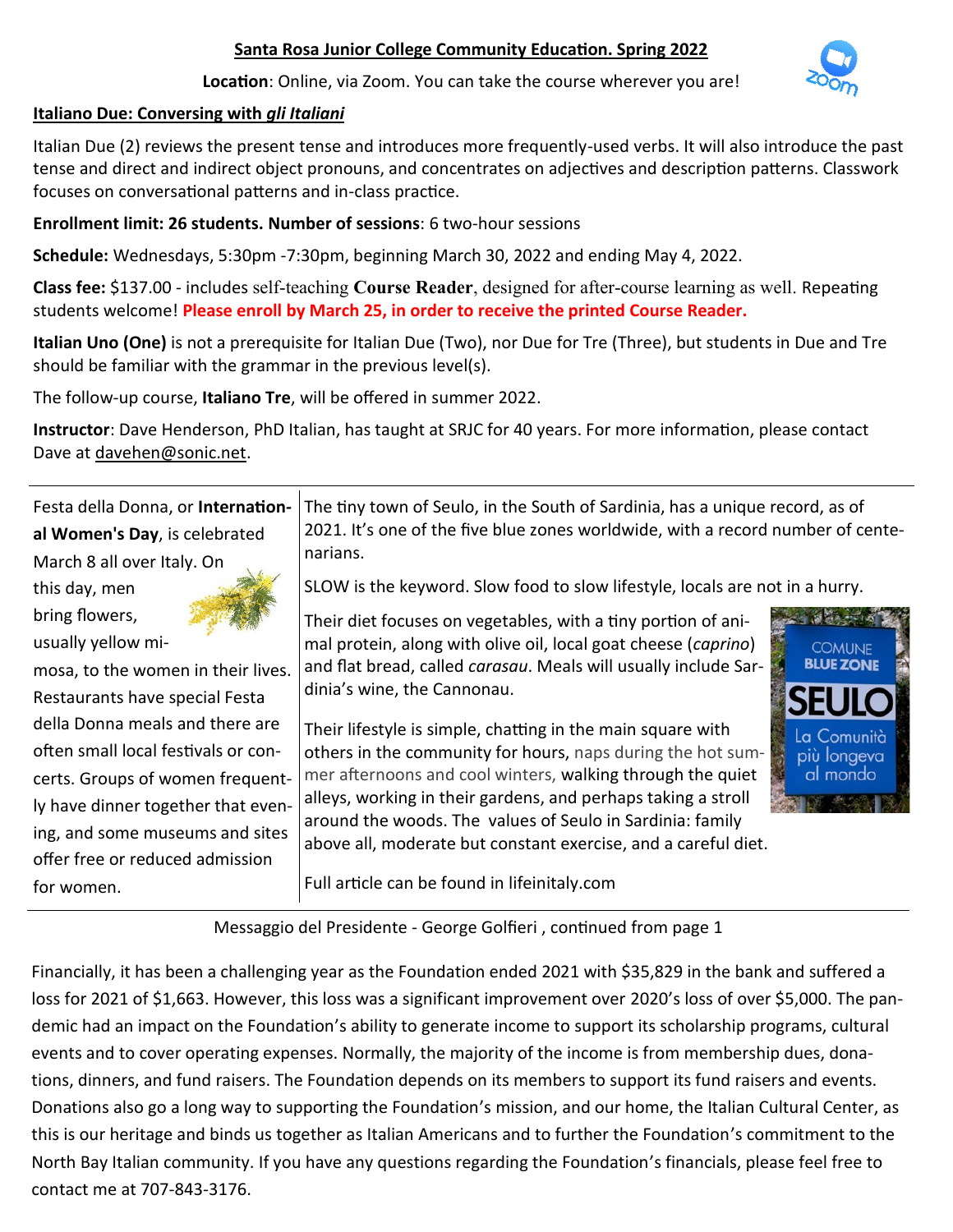#### *North Bay Italian Cultural Foundation*

**64 Brookwood Ave Santa Rosa, CA 95404-4326 tel: 707-591-9696 email: nbicf@sonic.net www.nbicf.org** 

#### **THANK YOU to those who have made donations to NBICF**!

Because of **YOU**, we are able to maintain our goals of the study, preservation, and enjoyment of Italian Culture. Each donation, no matter the size, has an impact for NBICF. You can specify where your donation goes, such as the building fund, scholarships, or in memo-

riam, by indicating it on your check. Make your checks payable to **NBICF**, 64 Brookwood Avenue, Santa Rosa, CA 95404.

Donations can also be made via our website, **www.NBICF.org**.

**Save the date: May 28, 2022** - To - Go Dinner

**June 22, 2022** - Movie night at NBICF Cultural Center.

Look forward to: Summertime: Pizza & Birra, Scampagnata and hopefully more! More information to follow.

**Mosaico Culturale** is published six times a year. It is the newsletter of the North Bay Italian Cultural Foundation, **a California nonprofit membership corporation**. NBICF Statement of Purpose: A nonprofit, open membership organization dedicated to the study, preservation and enjoyment of Italian Culture. Founded in 1984, NBICF brings people of all ancestries together to share all things Italian. NBICF activities foster cultural awareness, celebrate traditions, and support education via scholarships, classes, and programs.

#### **Festa di San Giuseppe (actual feast date is March 19), the Feast of Saint Joseph**

This feast day is commonly celebrated in Italian communities throughout the world. Thanks are given to St. Joseph for preventing a famine in Sicily during the Middle Ages. According to legend, there was a severe drought at the time, so the faithful prayed to their patron saint for rain. They promised that if San Giuseppe answered their prayers, they would prepare a large feast in his honor. The rain did come, and the people of Sicily gathered to prepare a large banquet for their patron saint. A three-tiered altar is usually built using seasonal vegetables, fava beans, bread and whatever you have to offer. The "three" of the three tiers represents the Divine Trinity. Giving food to the needy is customary on St. Joseph's Day. NBICF has always followed this tradition by collected canned goods at the dinner. Since we are not gathering together, if it is possible, please donate canned goods to the local Food Bank.



If you're lucky enough to be in Italy for Easter, you won't see the famous bunny or go for an Easter egg hunt. However, Easter in Italy is a huge holiday, second only to Christmas in its importance for Italians. While the days leading up to Easter include solemn processions and masses, *Pasqua* is a joyous celebration marked with rituals and traditions.

*La Pasquetta*, the Monday after Easter Sunday*,* known as Little Easter, is also a public holiday throughout the country. This light-hearted celebration is a favorite springtime

tradition of Italians, bringing families together for food that features eggs predominantly in the menu and festivities.

Families will pack their baskets and grills, and go on day trips to different parks and natural areas to relax and welcome spring. Depending on the region, there are different games involving eggs or food, that take place. In Panicale, located in Umbria, people play the game *ruzzolone*: big wheels of cheese are rolled around a course. Other towns play games with eggs where contestants must break their opponent's egg with their own, which needs to remain intact. Full article can be found at tripsavvy.com.

DELIVER TO ADDRESSEE OR OCCUPANT